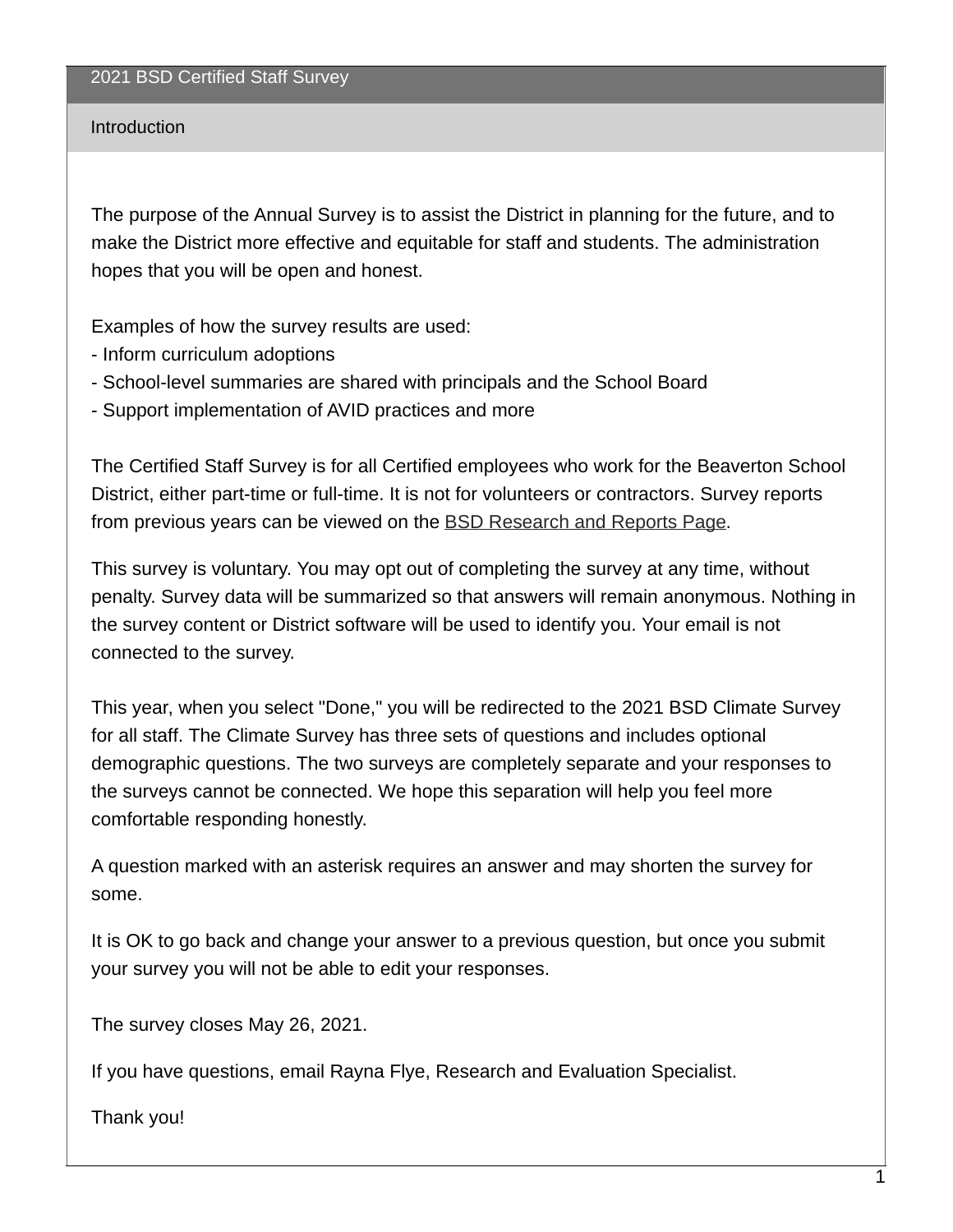#### District Communication

- 1. I receive timely communication about the District Strategic Plan (Pillars, WE).
	- Strongly agree
	- Agree
	- Disagree
	- Strongly disagree
- 2. Compared to last year, I feel better informed about what is happening in the District.
	- Strongly agree
	- Agree
	- Disagree
	- Strongly disagree
	- N/A I am new this year
- 3. My work supports the District goal and the Strategic Plan.
	- Strongly agree
	- Agree
	- Disagree
	- Strongly disagree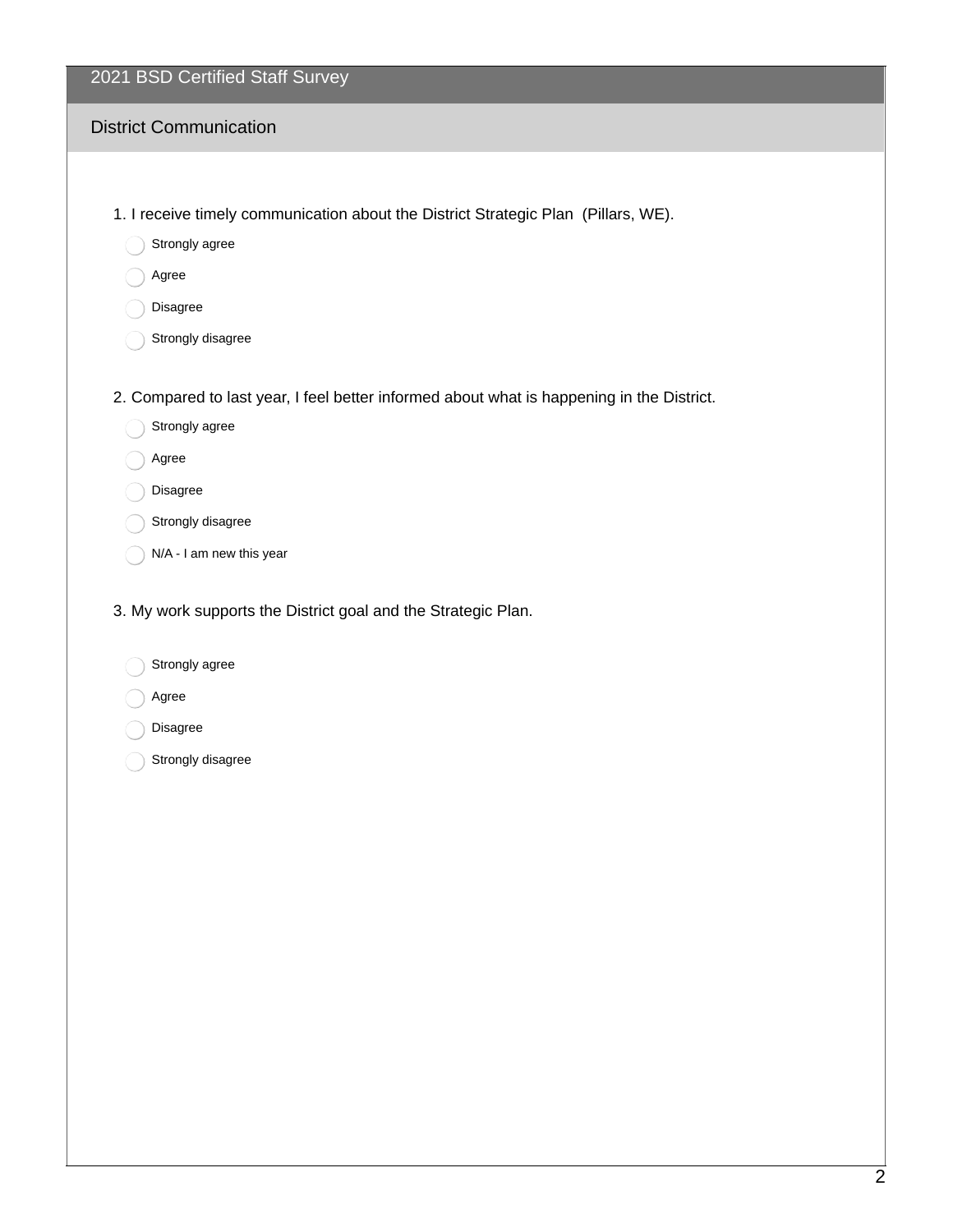#### District Comments--Optional

**These comments are optional. This is a chance for you to share your views anonymously.**

**Administrators receive a copy of the comments, sent separately from the rest of the survey question responses so that you can not be identified by other responses you have given.**

**Please be aware that including details in your comments may make you identifiable to administrators. Please avoid giving personal, identifiable details in your comments.**

**Thematic and aggregated results (such as "55% of respondents mentioned the necessity of more salty snacks in the workroom in their comments") will be included in the 2021 Annual Survey Report.**

**If you have no comments, leave the boxes blank and select the Next button to continue.**

4. Please share any suggestions you have about how to improve Beaverton School District communication.

5. What would you say is going well in the District, a specific department, and/or role?

6. What recommendations do you have to improve the District?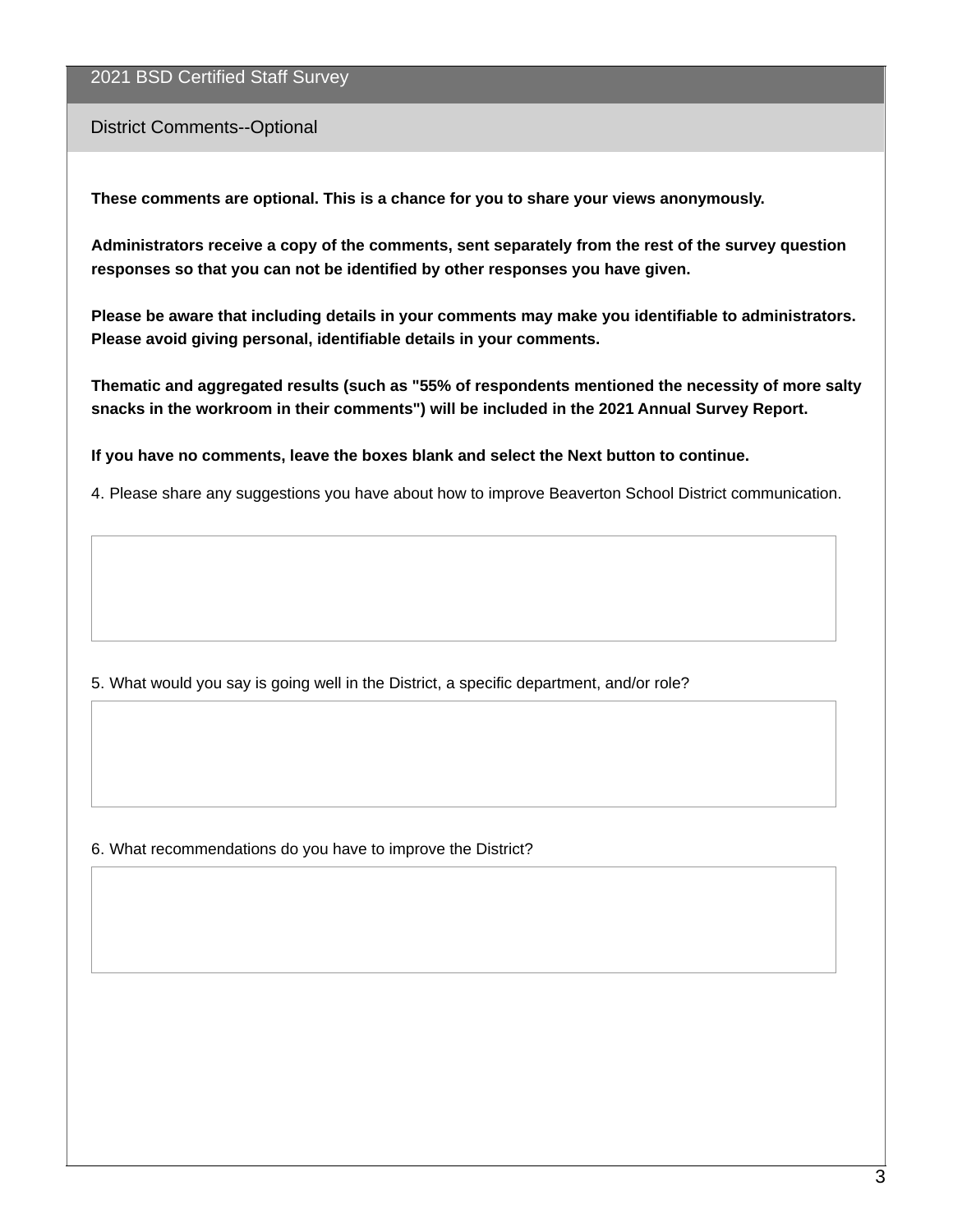Location

\* 7. For what school or District department do you work?

This information is used to create a summary for the site principal or department administrator and the Central Office. Administrators can view the culture and practices of their building or department, and read and apply suggestions.

If you do not wish indicate your district location, please select "I prefer not to say." If you choose this option, your responses will not be included in the school or department level report that your administrator receives.

Note: if you work in more than one location and would like to respond to questions for both locations, you will have the opportunity to do so at the end of this survey. Pick the first location now, and the second location at the end of the first survey.

Schools are listed first, followed by District departments.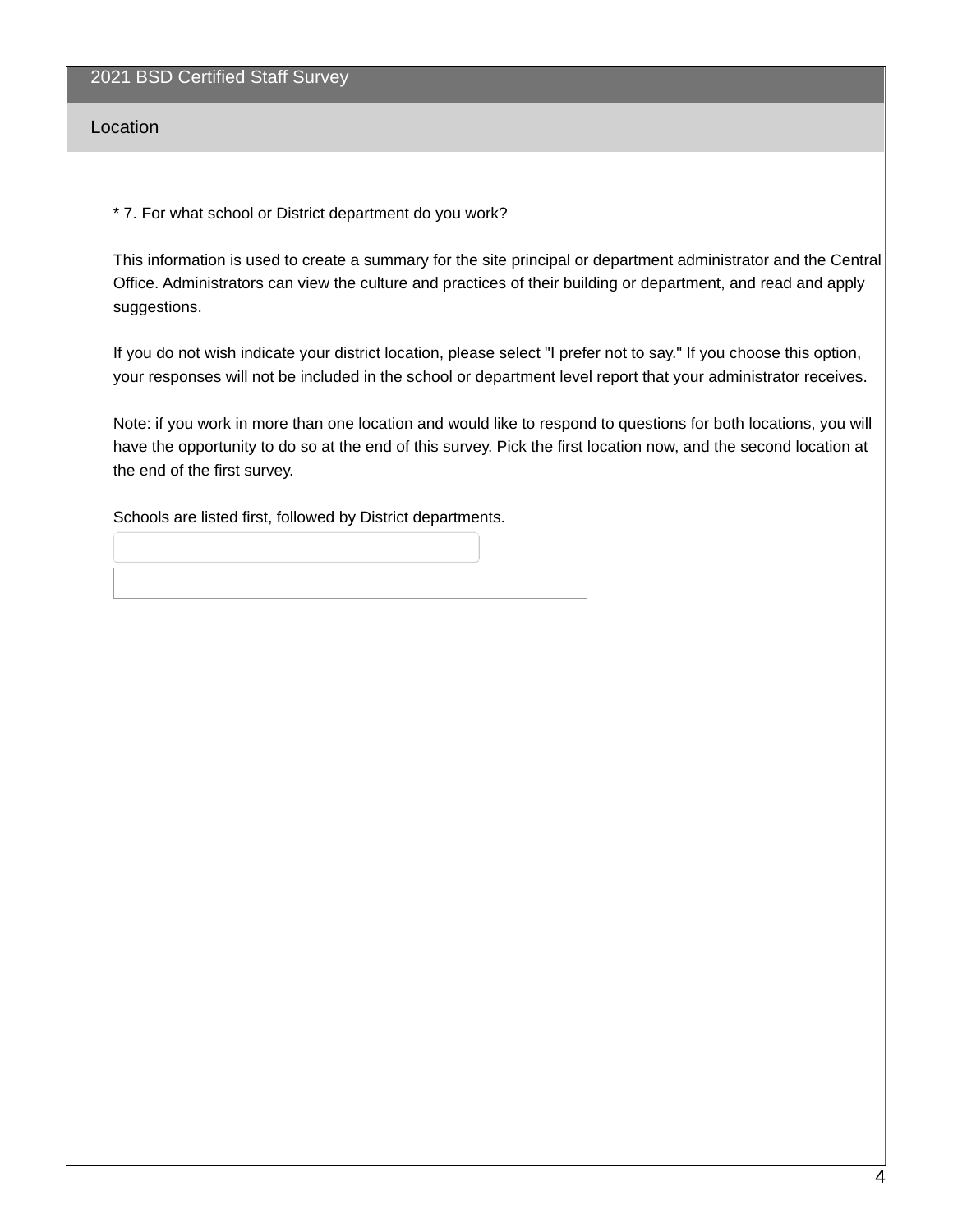## Site Responses

**Reminder: If you work in more than one location or department, please think of your primary location. You will have an opportunity to respond for a second location at the end of the survey.**

8. Please rate the extent to which you agree with each statement below.

|                                                                                                         | <b>Strongly Agree</b> | Agree | <b>Disagree</b> | <b>Strongly Disagree</b> |
|---------------------------------------------------------------------------------------------------------|-----------------------|-------|-----------------|--------------------------|
| I feel welcome and accepted at my<br>place of work.                                                     |                       |       |                 |                          |
| I am well-informed about what is going<br>on in my school or department.                                |                       |       |                 |                          |
| There are opportunities for my voice to<br>be heard in school-wide/department-<br>wide decision making. |                       |       |                 |                          |
| I generally feel safe at my school or<br>department this year.                                          |                       |       |                 |                          |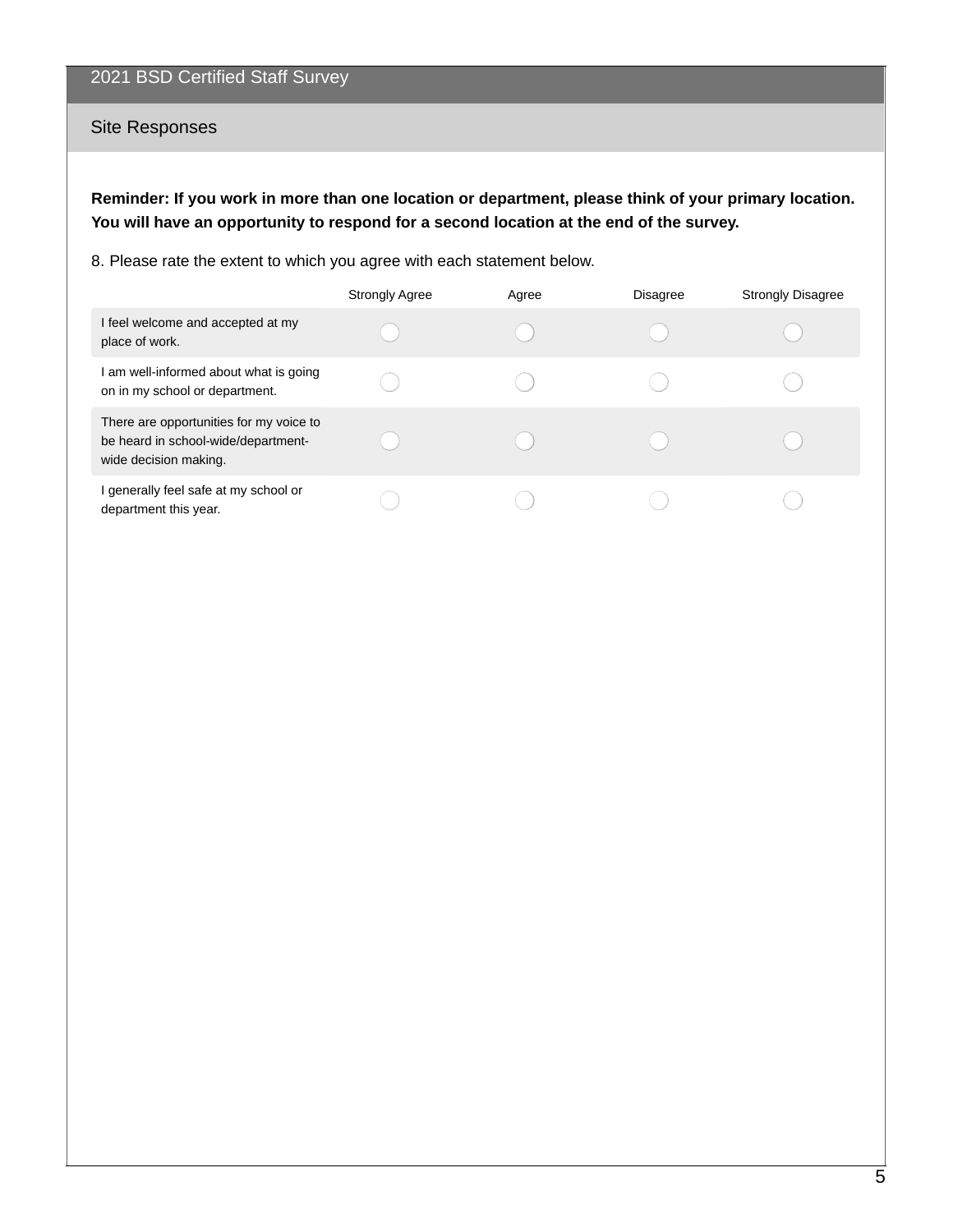#### Classroom Practices

**Reminder: If you work in more than one location or department, please think of your primary location. You will have an opportunity to respond for a second location at the end of the survey.**

9. I feel confident in my ability to...

|                                                                                | Very confident | Somewhat confident | Not confident |
|--------------------------------------------------------------------------------|----------------|--------------------|---------------|
| Teach to the learning targets assigned<br>to my grade level or content area.   |                |                    |               |
| Align assessments to my grade level<br>or content area learning targets.       |                |                    |               |
| Use the formative assessment<br>process to monitor and adjust my<br>classroom. |                |                    |               |
| Collect evidence around a learning<br>target or group of learning targets.     |                |                    |               |
| Accurately report student achievement<br>relative to learning targets.         |                |                    |               |

#### 10. I feel confident in my ability to . . .

|                                                                                                                                                          | Very confident | Somewhat confident | Not confident |
|----------------------------------------------------------------------------------------------------------------------------------------------------------|----------------|--------------------|---------------|
| Provide differentiation strategies for<br>ELL students.                                                                                                  |                |                    |               |
| Differentiate instruction, including<br>directed support for both struggling<br>and advanced learners that meets<br>individual students' learning needs. |                |                    |               |
| Use data to identify student learning<br>needs and implement instruction.                                                                                |                |                    |               |
| Integrate technology into instruction.                                                                                                                   |                |                    |               |
| Use culturally relevant teaching<br>practices.                                                                                                           |                |                    |               |

#### 11. How confident are you that you have the resources and support to engage

|                                         | <b>Extremely confident</b> | Quite confident | Somewhat confident | Slightly confident | Not at all confident |
|-----------------------------------------|----------------------------|-----------------|--------------------|--------------------|----------------------|
| students with<br>challenging behaviors? |                            |                 |                    |                    |                      |
| students who are not<br>motivated?      |                            |                 |                    |                    |                      |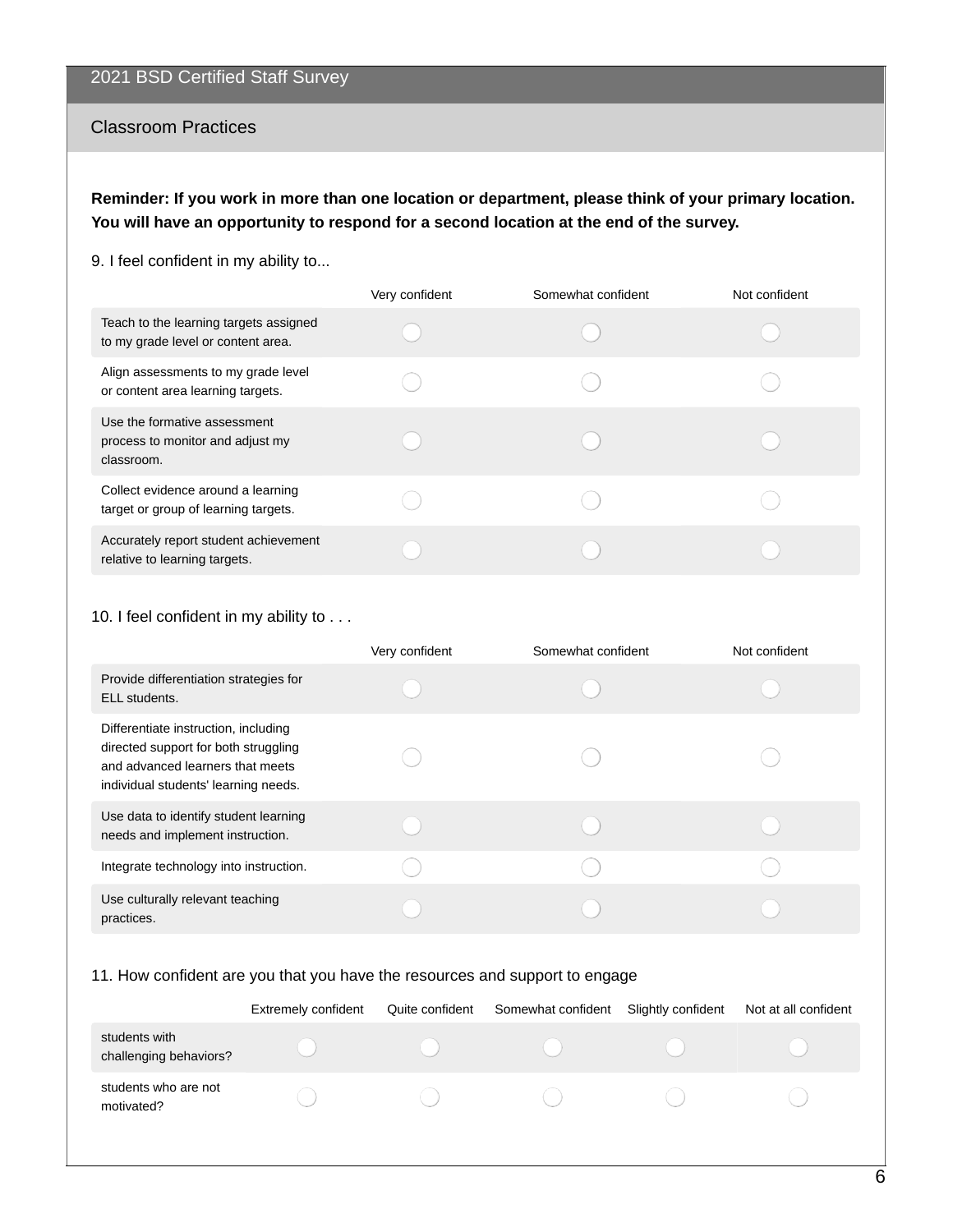## Anti-Bias Anti-Racist Work

#### 12. Anti-Bias Anti-Racist Work

|                                                                                                                                    | Not at all | Slightly | Somewhat | Quite | Extremely |
|------------------------------------------------------------------------------------------------------------------------------------|------------|----------|----------|-------|-----------|
| At your school, how often are students<br>encouraged to think more deeply<br>about race-related topics?                            |            |          |          |       |           |
| How well does your school help<br>students speak out against racism?                                                               |            |          |          |       |           |
| How easy do you find interacting with<br>students at your school who are from<br>a different cultural background than<br>your own? |            |          |          |       |           |
| How comfortable are you<br>incorporating new material about<br>people from different backgrounds<br>into your curriculum?          |            |          |          |       |           |
| How valuable was the anti-bias anti-<br>racist professional development<br>provided this year?                                     |            |          |          |       |           |
| How effective has your school<br>administration been in helping<br>advance anti-bias anti-racist work in<br>vour school?           |            |          |          |       |           |

13. How can school leaders help you better learn about, discuss, and confront issues of race, ethnicity, and culture?

14. What is the most important thing your school can do to support students of different races, ethnicities, and cultures?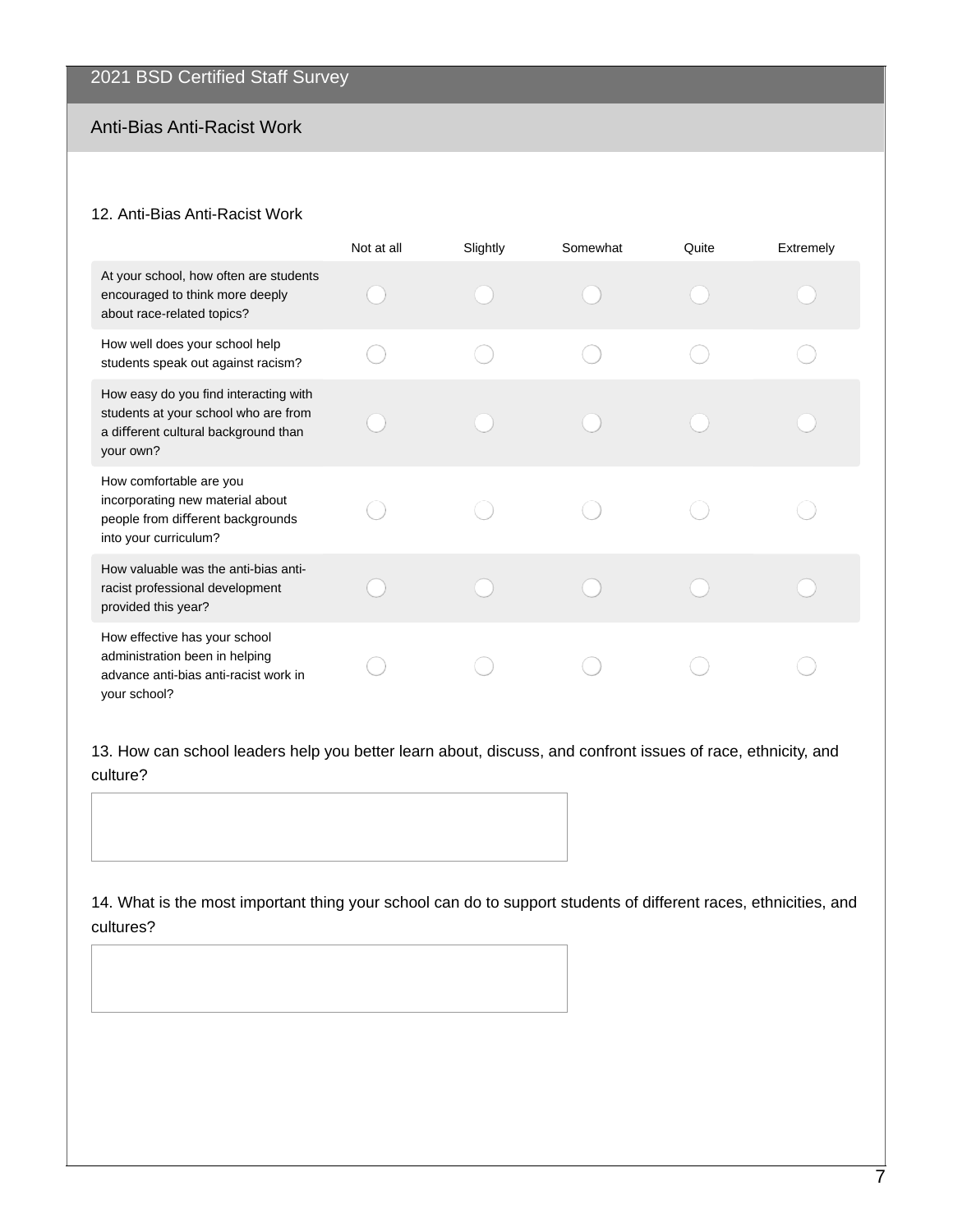# Professional Development

## 15. Feedback and Collaboration

|                                                                                                                                                                | Strongly agree | Agree | <b>Disagree</b> | Strongly disagree |
|----------------------------------------------------------------------------------------------------------------------------------------------------------------|----------------|-------|-----------------|-------------------|
| The 5D+ Instructional Framework and<br>the feedback I have received from my<br>principal on the framework has helped<br>me improve my instructional practices. |                |       |                 |                   |
| Collaboration with my colleagues has<br>had a positive impact on my<br>instructional practices.                                                                |                |       |                 |                   |
| I have sufficient time to collaborate<br>with my colleagues.                                                                                                   |                |       |                 |                   |

## 16. Professional Development

|                                                                                                                          | Strongly agree | Agree | <b>Disagree</b> | Strongly disagree | Have not<br>participated |
|--------------------------------------------------------------------------------------------------------------------------|----------------|-------|-----------------|-------------------|--------------------------|
| The district-level professional<br>development I participated in this year<br>has improved my instructional<br>practice. |                |       |                 |                   |                          |
| The school-level professional<br>development I participated in this year<br>has improved my instructional<br>practice.   |                |       |                 |                   |                          |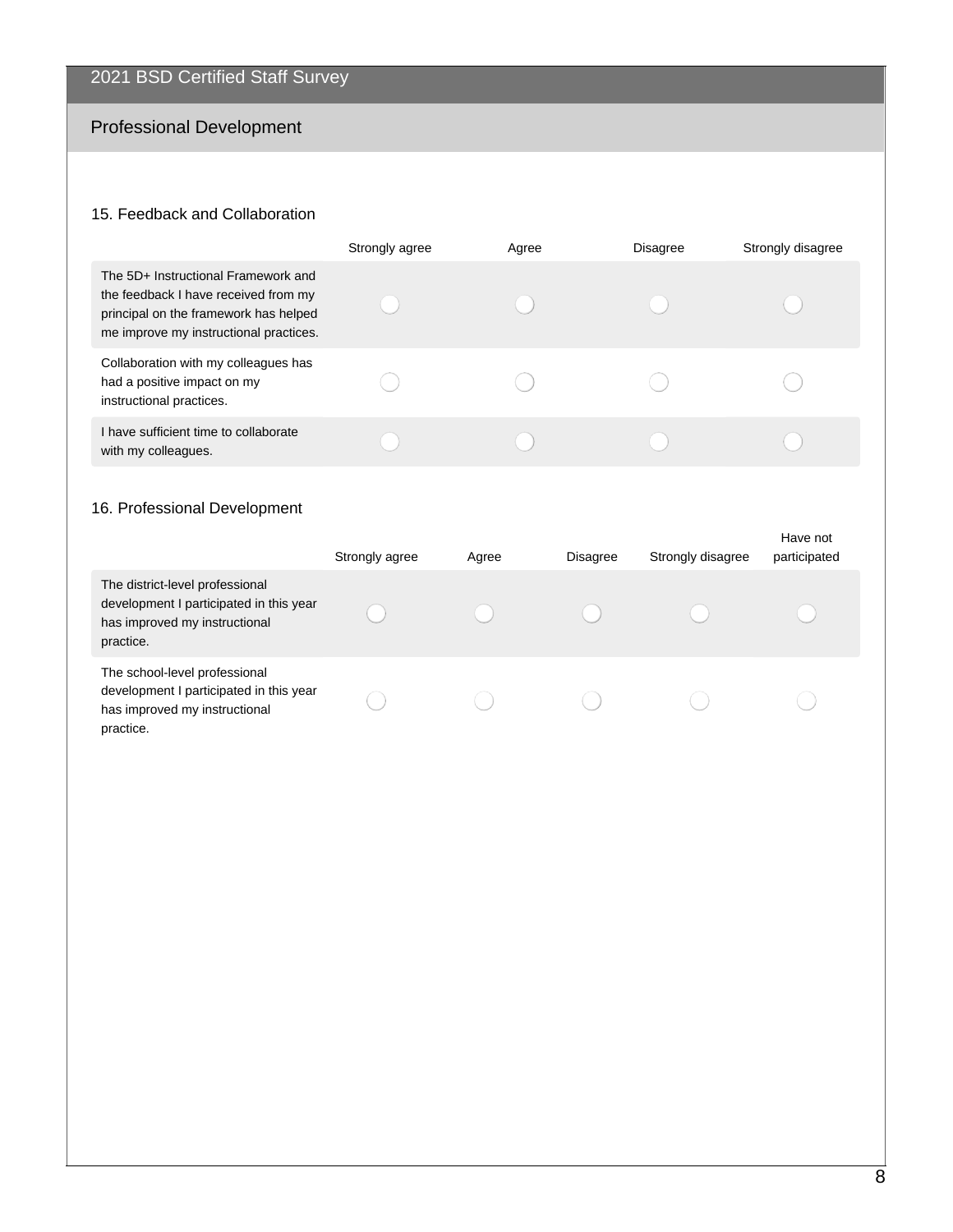## **Technology**

## **Reminder: If you work in more than one location or department, please think of your primary location. You will have an opportunity to respond for a second location at the end of the survey.**

17. My school/ department has the necessary technology available to support my work.

- Strongly agree
- Agree
- Disagree
- Strongly disagree

18. I have easy access to data to identify student learning needs and monitor student growth.

- Strongly agree
- Agree
- Disagree
- Strongly disagree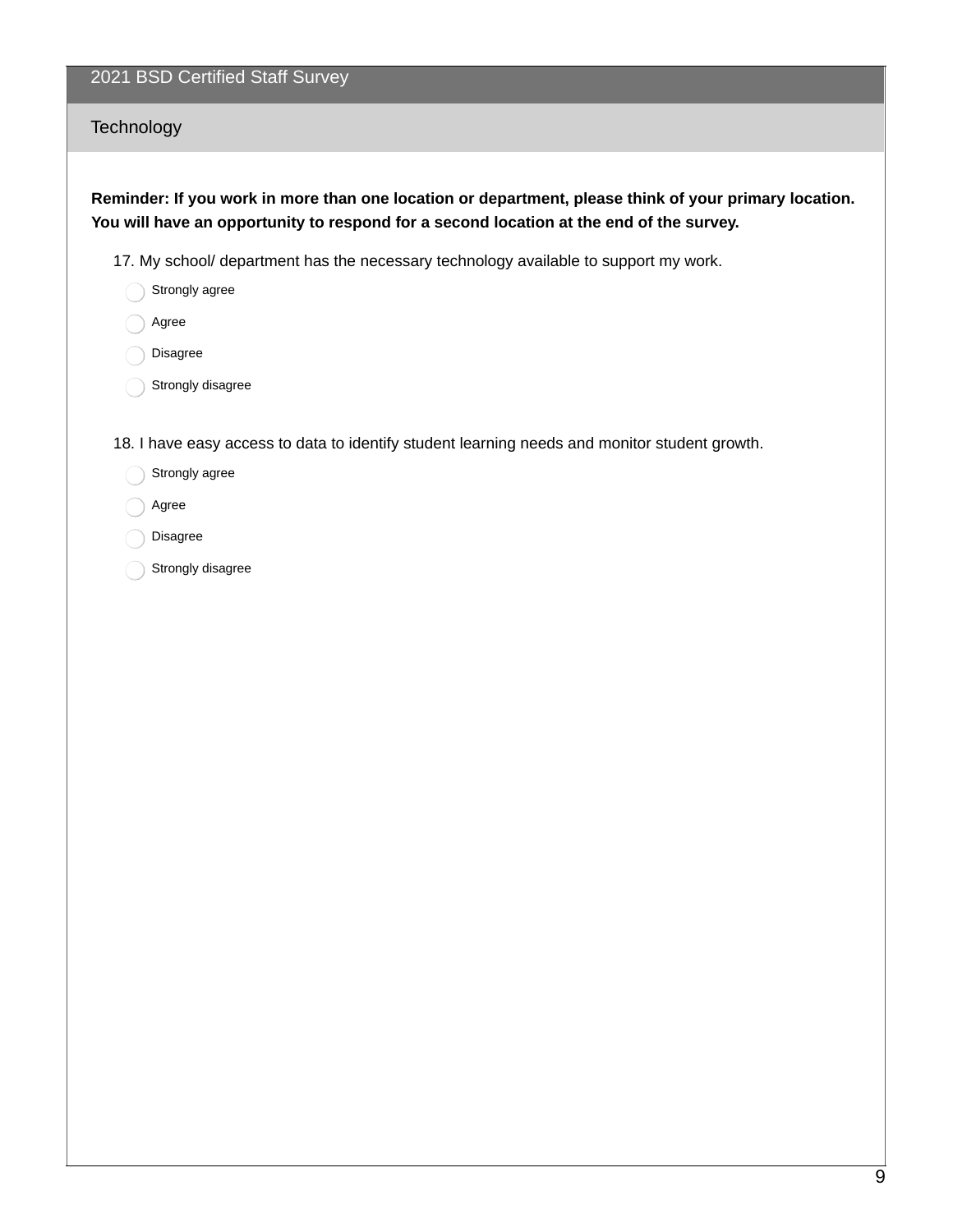Workplace Satisfaction

**Reminder: If you work in more than one location or department, please think of your primary location. You will have an opportunity to respond for a second location at the end of the survey.**

19. Overall, I am satisfied with my work environment.

Strongly agree

Agree

Disagree

Strongly disagree

20. What grade would you give your own school or District department for the quality of its work?

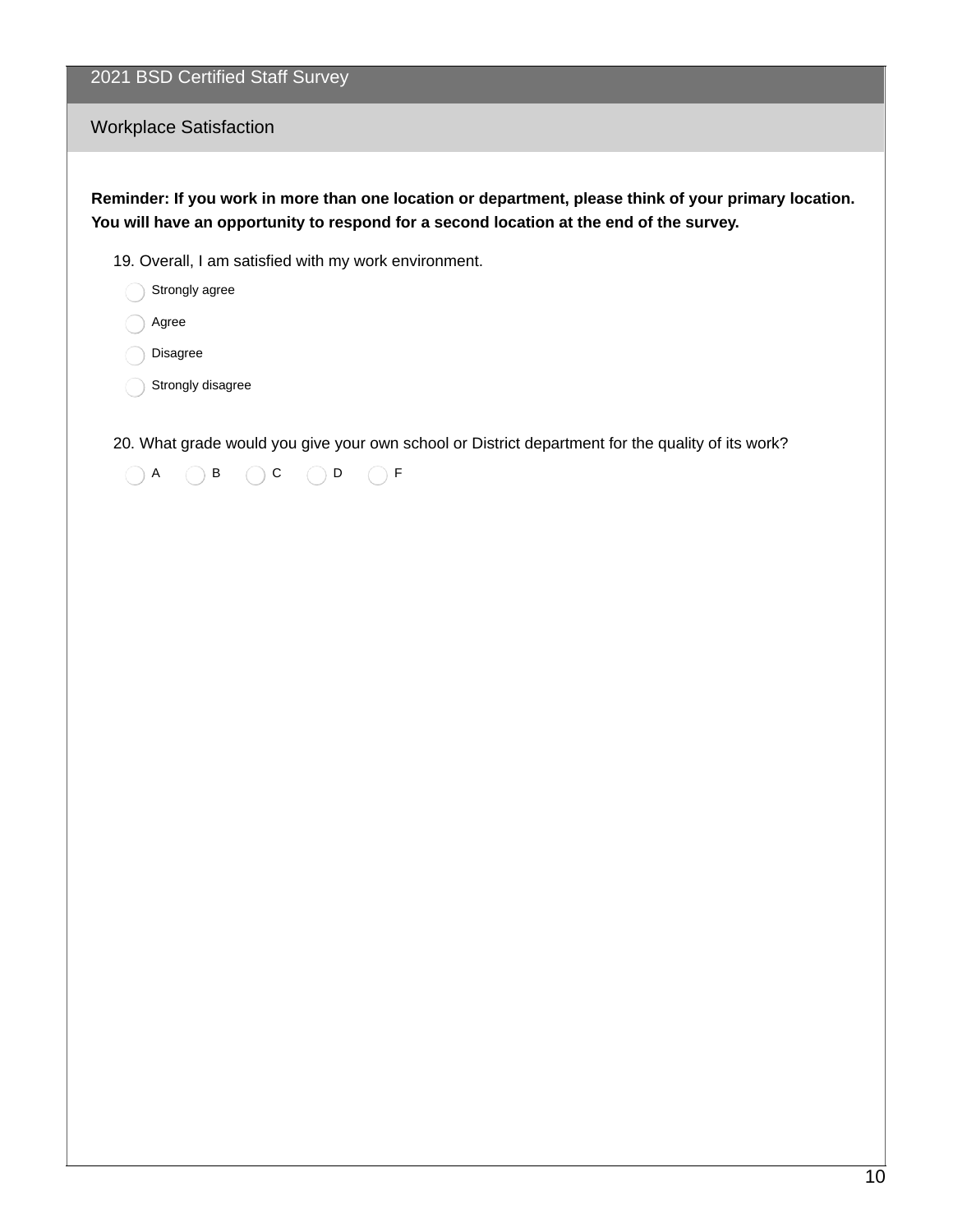School/Department Comments--Optional

**Please remember that while comments are optional, this is a chance for you to share your views without being identified. Do not give your name or any personally identifying characteristics in your responses.**

**If you do not wish to leave comments, select Next at the bottom of the page.**

21. What would you say is going well in your school or department?

22. What would you like to change about your school or department?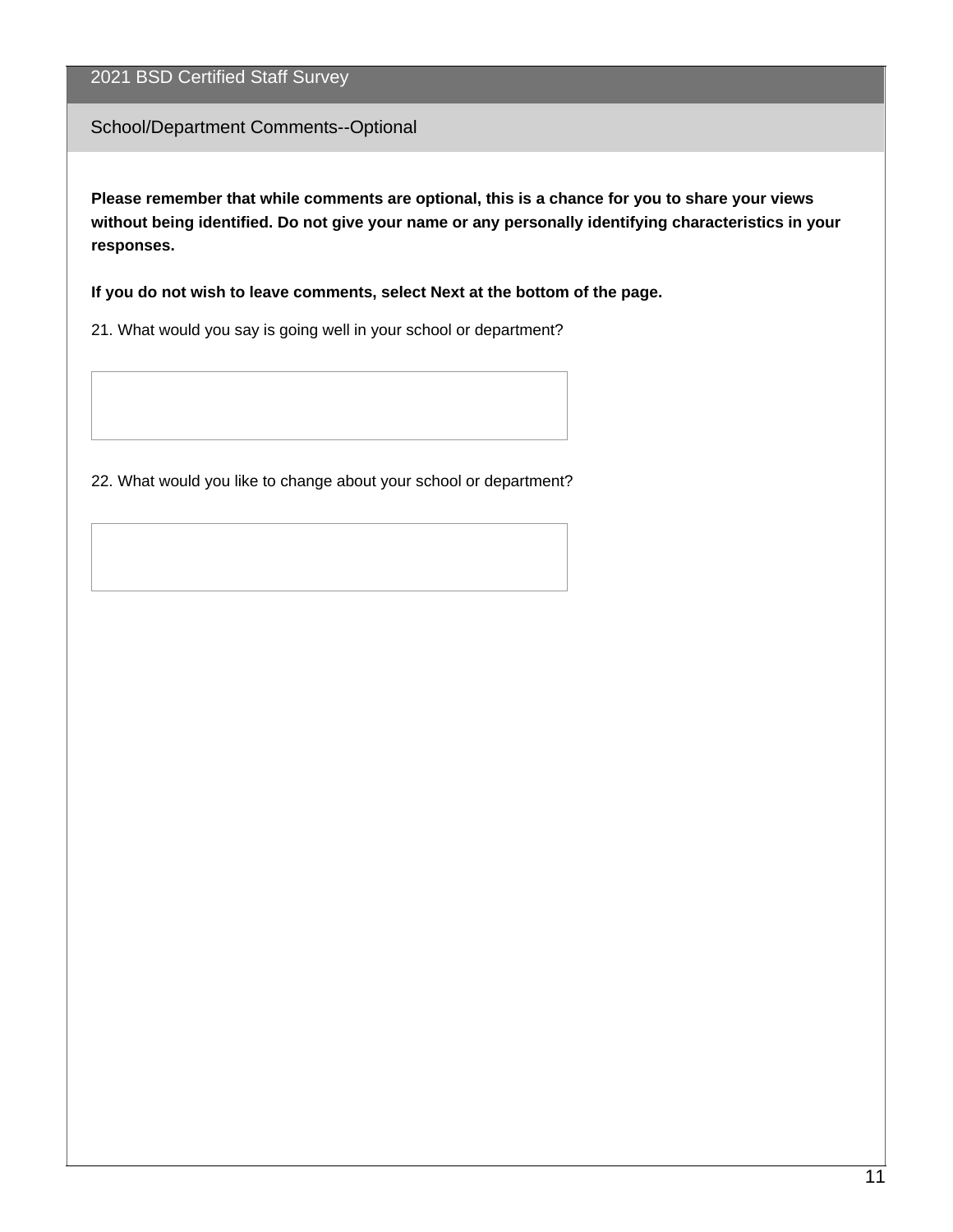## Location 2: Survey

23. If you work in a second location and would like to respond to survey questions for that building, select "Yes" to continue. Otherwise, select "No".

Yes--I want to respond to questions for a second building/ location that I work at

 $\bigcap$  No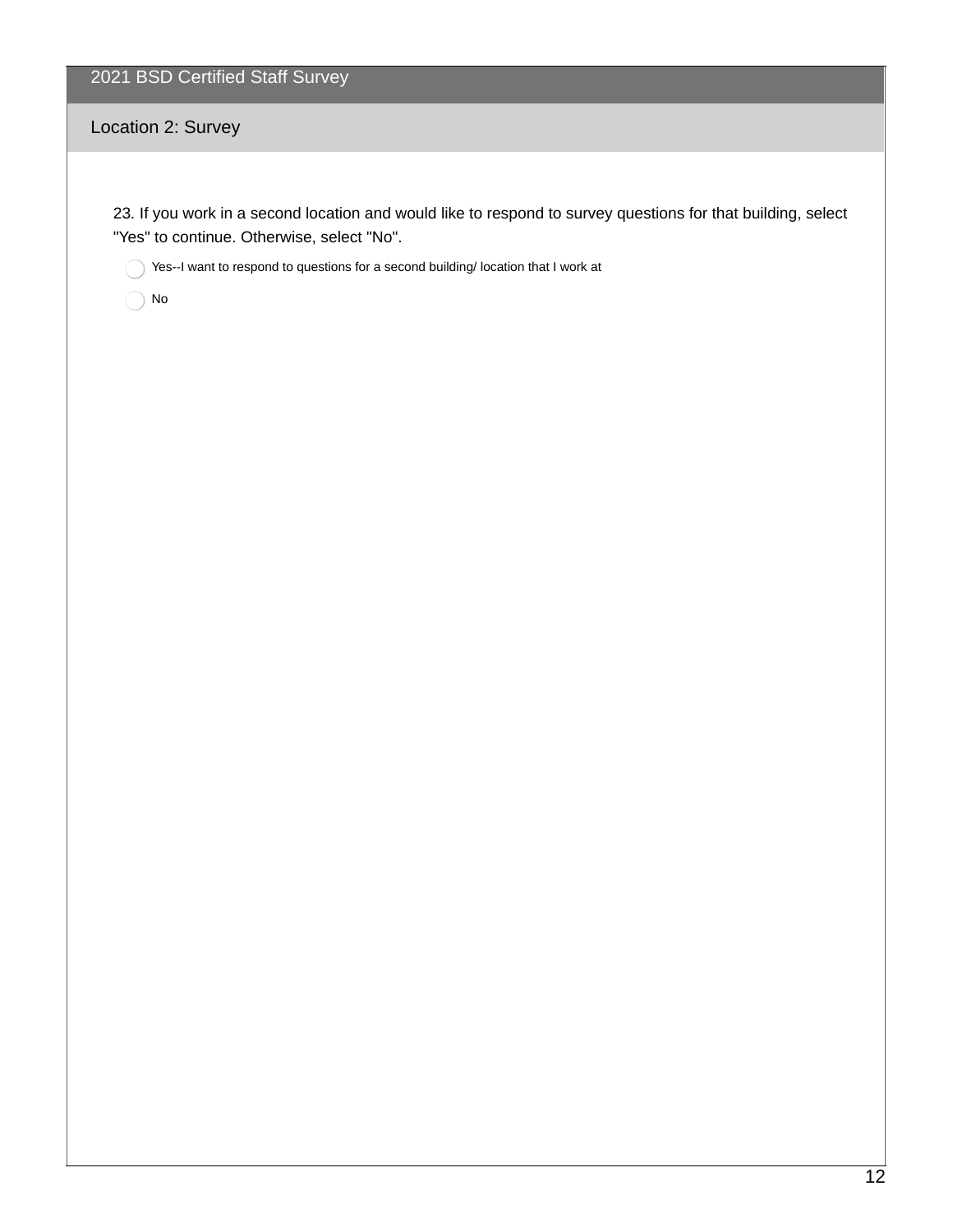Location 2

This section is for employees who work in a second location and would like to respond to the survey for that building. If you do not wish to continue the survey, select "prev" to go back to the previous **screen, then "no" to conclude the survey.**

\* 24. For which additional school or District department do you work?

If you do not wish indicate your district location, please select "I prefer not to say." If you choose this option, your responses will not be included in the school or department level report that your administrator receives.

Schools are listed first, and then District departments.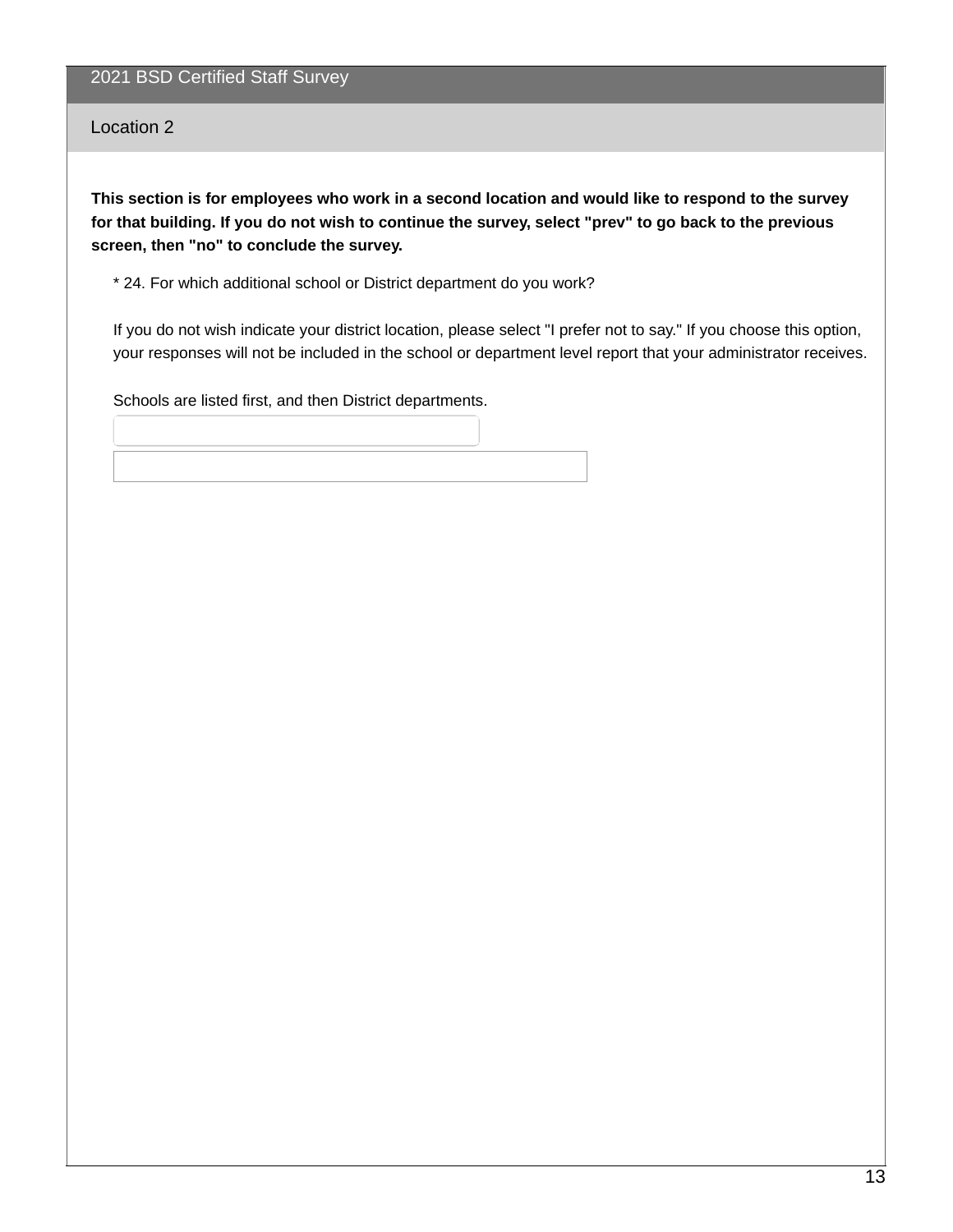# Location 2: Site Responses

## 25. Please rate the extent to which you agree with each statement below.

|                                                                                                         | Strongly agree | Agree | <b>Disagree</b> | Strongly disagree |
|---------------------------------------------------------------------------------------------------------|----------------|-------|-----------------|-------------------|
| I feel welcome and accepted at my<br>place of work.                                                     |                |       |                 |                   |
| I am well-informed about what is going<br>on in my school or department.                                |                |       |                 |                   |
| There are opportunities for my voice to<br>be heard in school-wide/department-<br>wide decision making. |                |       |                 |                   |
| I generally feel safe at my school or<br>department this year.                                          |                |       |                 |                   |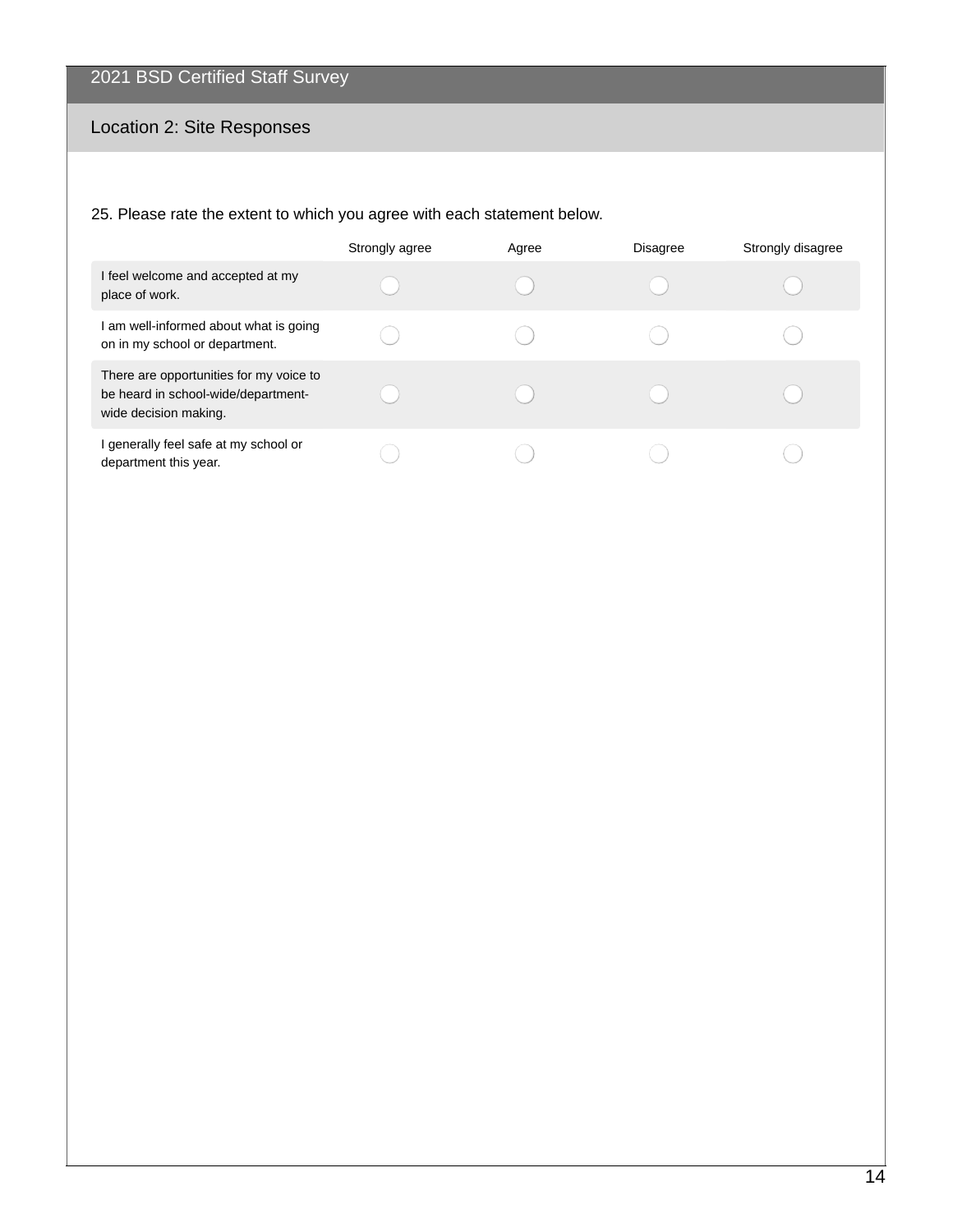# Location 2: Classroom Practices

#### 26. I feel confident in my ability to...

|                                                                                | Very confident | Somewhat confident | Not confident |
|--------------------------------------------------------------------------------|----------------|--------------------|---------------|
| Teach to the learning targets assigned<br>to my grade level or content area.   |                |                    |               |
| Align assessments to my grade level<br>or content area learning targets.       |                |                    |               |
| Use the formative assessment<br>process to monitor and adjust my<br>classroom. |                |                    |               |
| Collect evidence around a learning<br>target or group of learning targets.     |                |                    |               |
| Accurately report student achievement<br>relative to learning targets.         |                |                    |               |

#### 27. I feel confident in my ability to . . .

|                                                                                                                                                          | Very confident | Somewhat confident | Not confident |
|----------------------------------------------------------------------------------------------------------------------------------------------------------|----------------|--------------------|---------------|
| Provide differentiation strategies for<br>ELL students.                                                                                                  |                |                    |               |
| Differentiate instruction, including<br>directed support for both struggling<br>and advanced learners that meets<br>individual students' learning needs. |                |                    |               |
| Use data to identify student learning<br>needs and implement instruction.                                                                                |                |                    |               |
| Integrate technology into instruction.                                                                                                                   |                |                    |               |
| Use culturally relevant teaching<br>practices.                                                                                                           |                |                    |               |

## 28. How confident are you that you have the resources and support to engage...

|                                         | <b>Extremely confident</b> | Quite confident | Somewhat confident | Slightly confident | Not at all confident |
|-----------------------------------------|----------------------------|-----------------|--------------------|--------------------|----------------------|
| students with<br>challenging behaviors? |                            |                 |                    |                    |                      |
| students who are not<br>motivated?      |                            |                 |                    |                    |                      |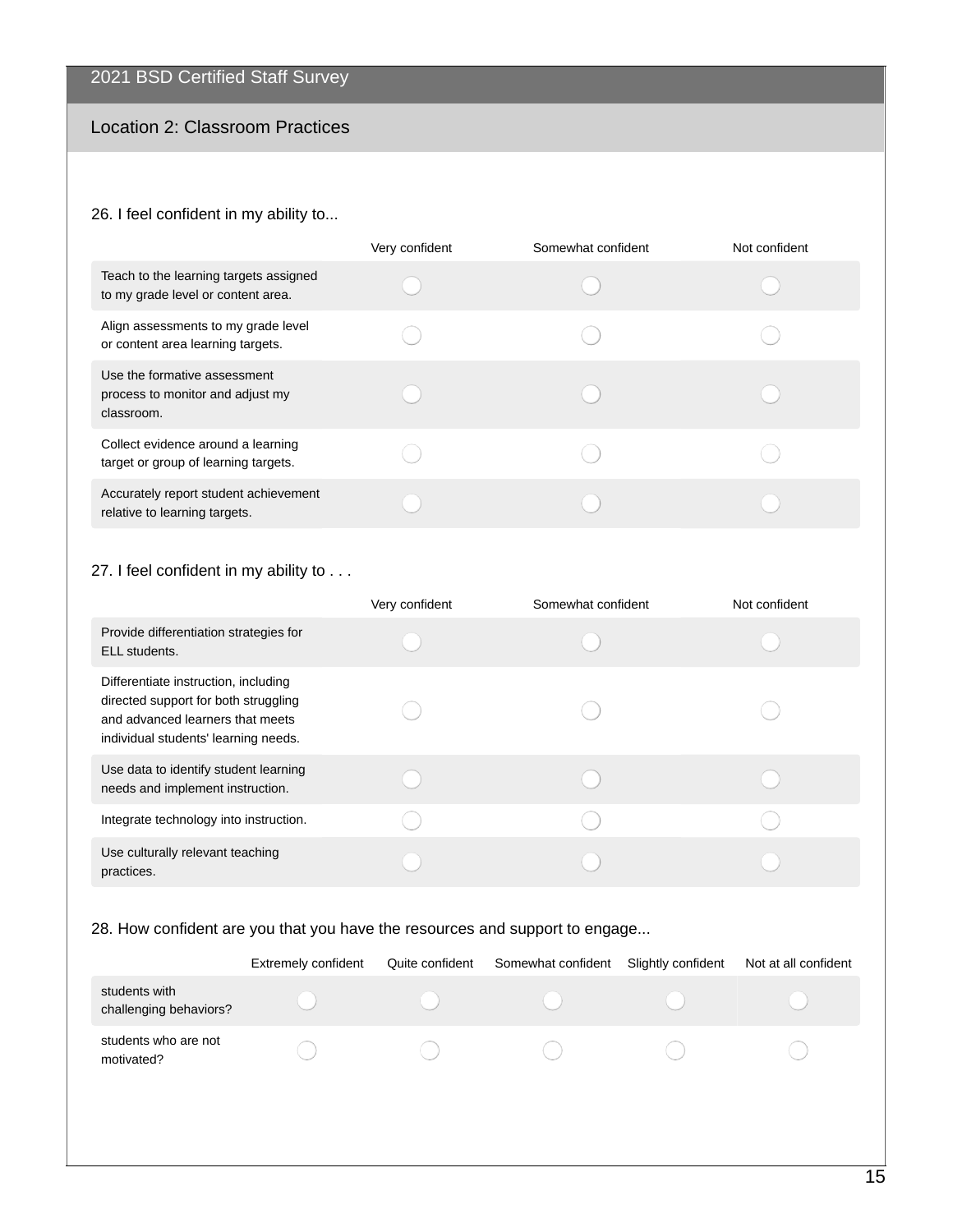## Location 2: Anti-Bias Anti-Racist Work

#### 29. Anti-Bias Anti-Racist Work

|                                                                                                                                    | Not at all | Slightly | Somewhat | Quite | Extremely |
|------------------------------------------------------------------------------------------------------------------------------------|------------|----------|----------|-------|-----------|
| At your school, how often are students<br>encouraged to think more deeply<br>about race-related topics?                            |            |          |          |       |           |
| How well does your school help<br>students speak out against racism?                                                               |            |          |          |       |           |
| How easy do you find interacting with<br>students at your school who are from<br>a different cultural background than<br>your own? |            |          |          |       |           |
| How comfortable are you<br>incorporating new material about<br>people from different backgrounds<br>into your curriculum?          |            |          |          |       |           |
| How valuable was the anti-bias anti-<br>racist professional development<br>provided this year?                                     |            |          |          |       |           |
| How effective has your school<br>administration been in helping<br>advance anti-bias anti-racist work in<br>vour school?           |            |          |          |       |           |

30. How can school leaders help you better learn about, discuss, and confront issues of race, ethnicity, and culture?

31. What is the most important thing your school can do to support students of different races, ethnicities, and cultures?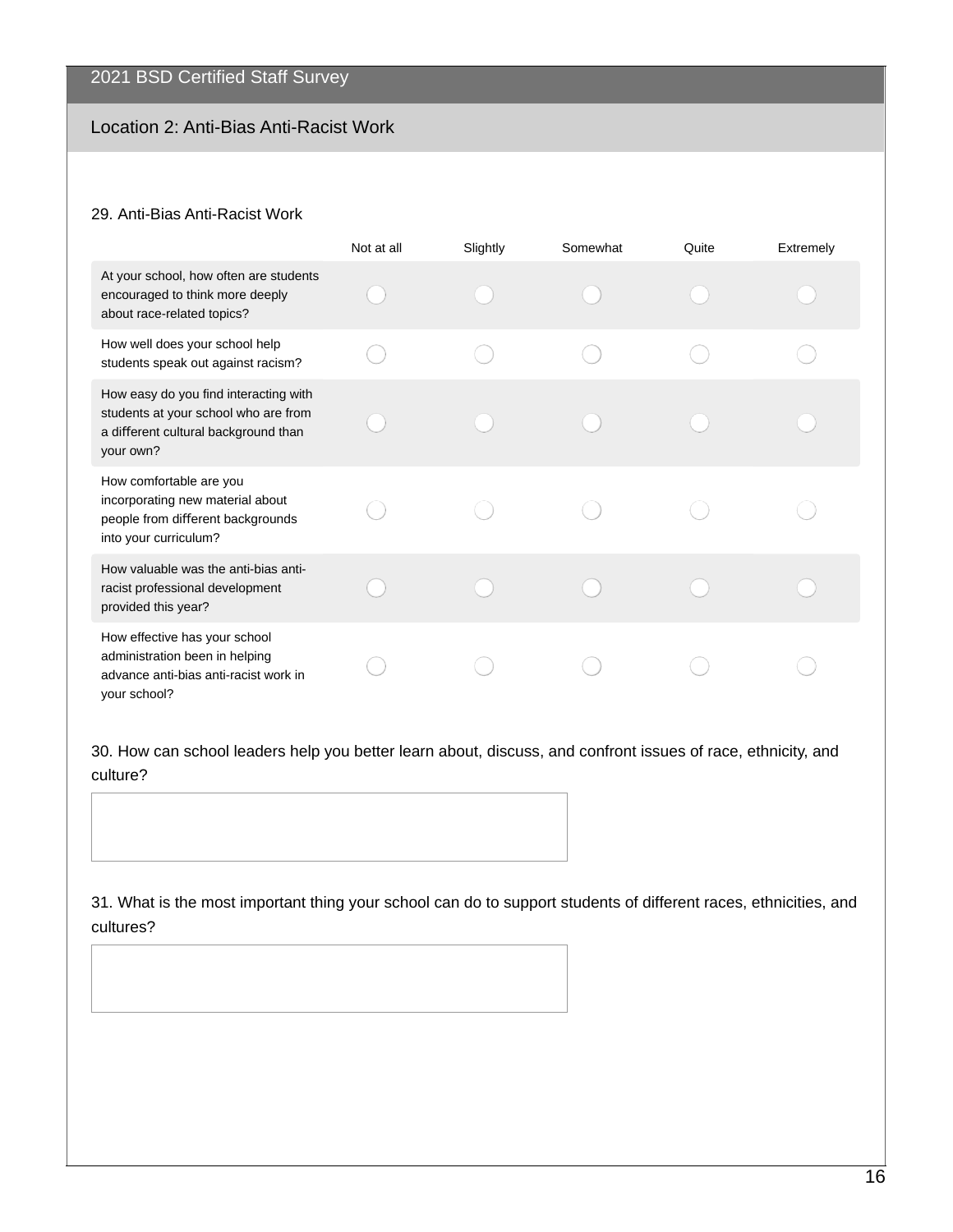# Location 2: Professional Development

# 32. Feedback and Collaboration

|                                                                                                                                                                            | Strongly agree | Agree | <b>Disagree</b> | Strongly disagree |
|----------------------------------------------------------------------------------------------------------------------------------------------------------------------------|----------------|-------|-----------------|-------------------|
| The 5D+ Instructional<br>Framework and the<br>feedback I have<br>received from my<br>principal on the<br>framework has helped<br>me improve my<br>instructional practices. |                |       |                 |                   |
| Collaboration with my<br>colleagues has had a<br>positive impact on my<br>instructional practices.                                                                         |                |       |                 |                   |
| I have sufficient time to<br>collaborate with my<br>colleagues.                                                                                                            |                |       |                 |                   |

## 33. Professional Development

|                                                                                                                                | Strongly agree | Agree | <b>Disagree</b> | Strongly disagree | Have not<br>participated |
|--------------------------------------------------------------------------------------------------------------------------------|----------------|-------|-----------------|-------------------|--------------------------|
| The district-level<br>professional<br>development I<br>participated in this year<br>has improved my<br>instructional practice. |                |       |                 |                   |                          |
| The school-level<br>professional<br>development I<br>participated in this year<br>has improved my<br>instructional practice.   |                |       |                 |                   |                          |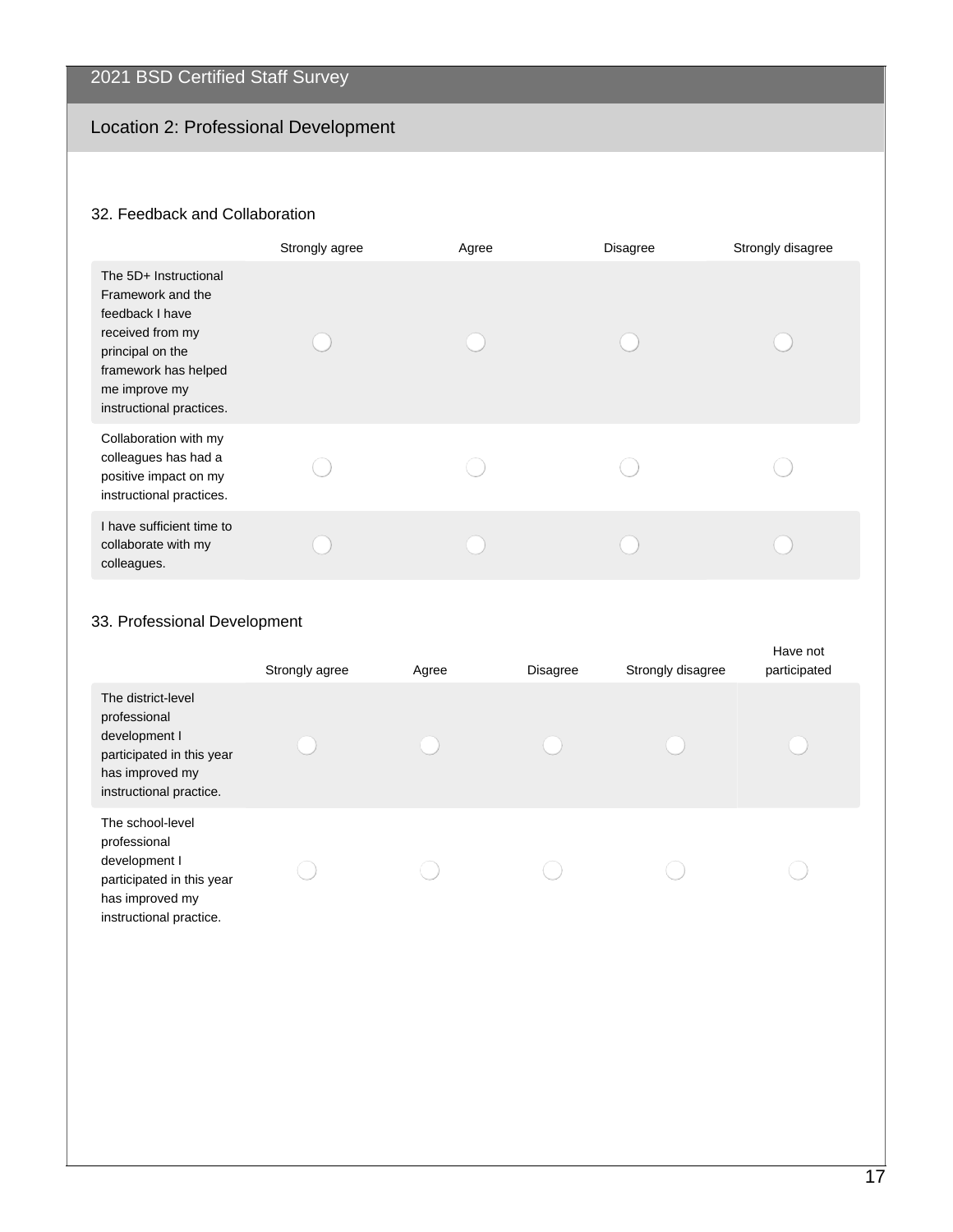## Location 2: Technology

34. My school/ department has the necessary technology available to support my work.

- Strongly agree
- Agree
- Disagree
- Strongly disagree

35. I have easy access to data to identify student learning needs and monitor student growth.

- Strongly Agree
- Agree
- Disagree
- Strongly disagree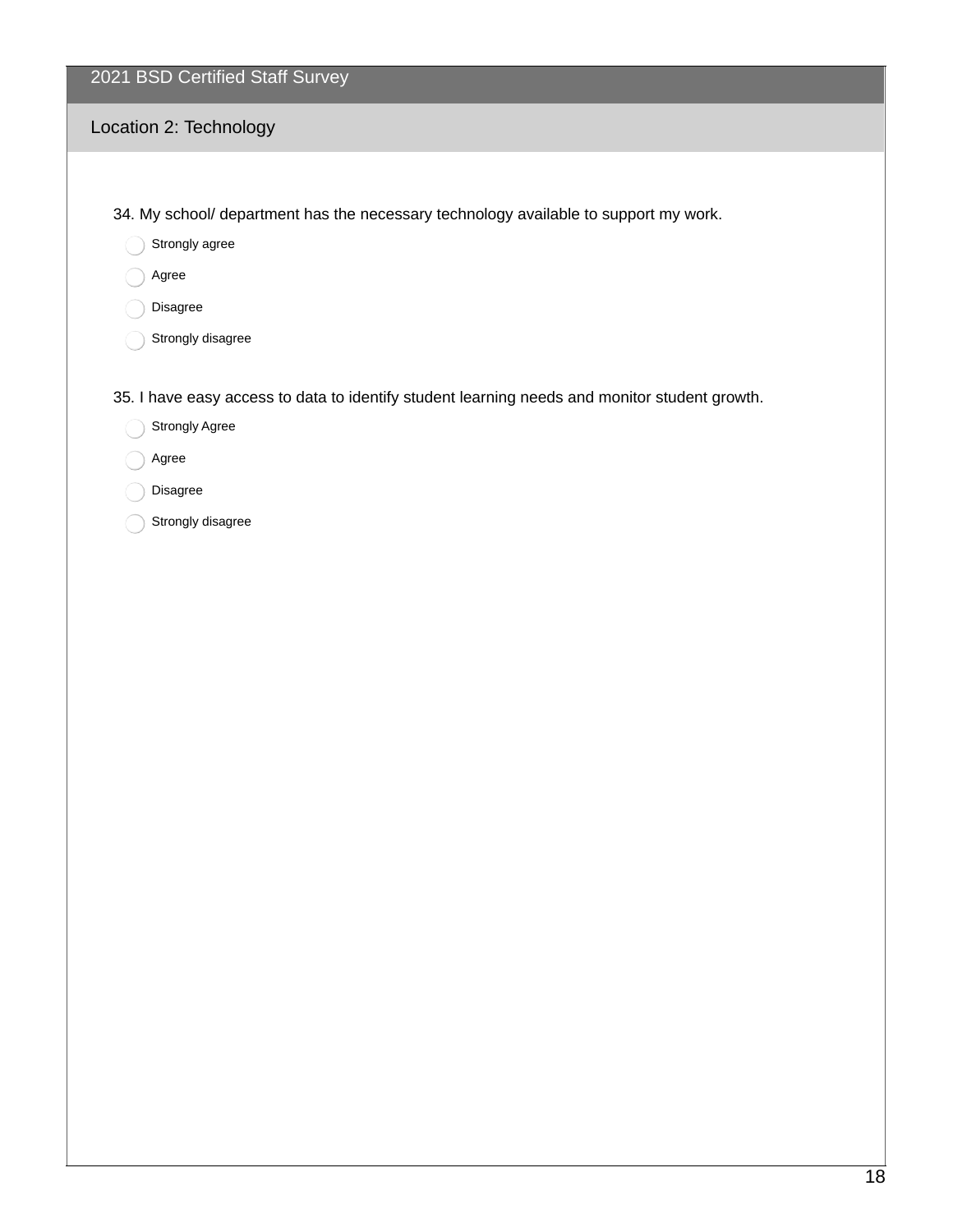#### Location 2: Workplace Satisfaction

36. Overall, I am satisfied with my work environment.

Strongly agree

Agree

Disagree

Strongly disagree

37. What grade would you give your own school or District department for the quality of its work?

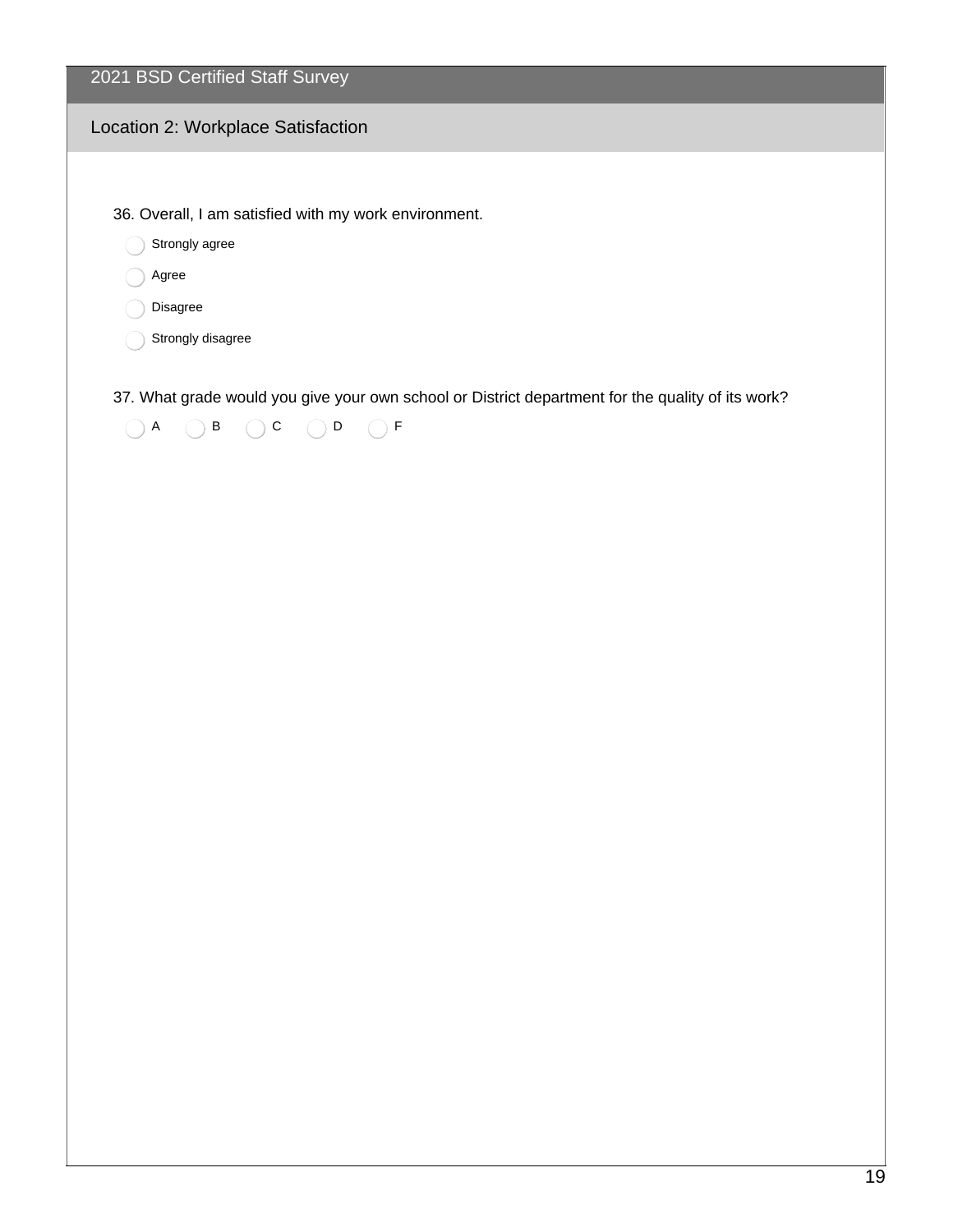#### Location 2: School/Department Comments--Optional

**Please remember that while comments are optional, this is a chance for you to share your views without being identified. Do not give your name or any personally identifying characteristics in your responses.**

**If you do not wish to leave comments, select Next at the bottom of the page.**

38. What would you say is going well in your school or department?

39. What would you like to change about your school or department?